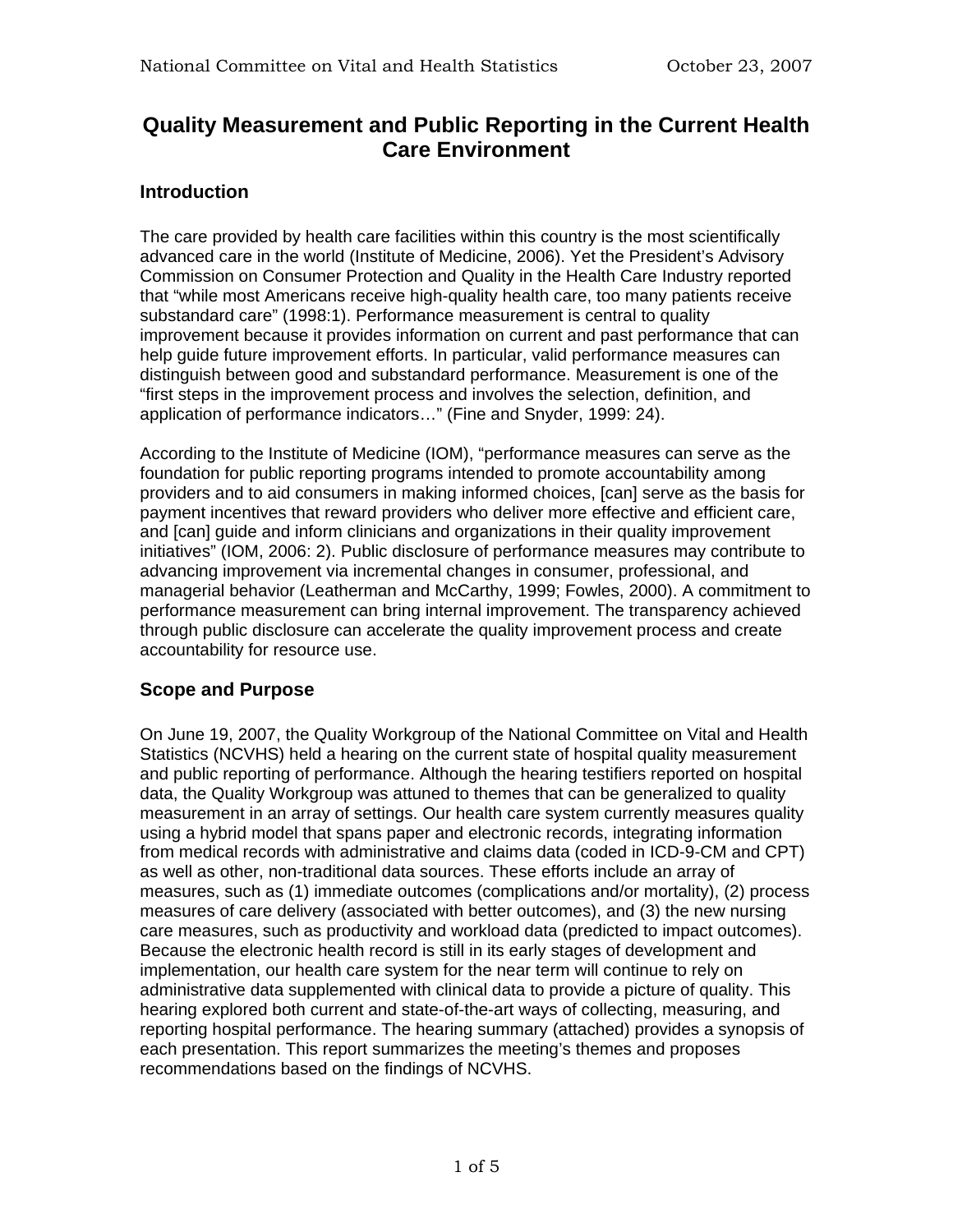## **Themes**

The testimony covered a wide range of topics and examples from which four key themes emerged. While many testifiers shared stories of success, others told of struggles to achieve success. With or without electronic health records, they struggled because of challenges of the organizational culture and/or because of challenges of the measurement infrastructure. Current limitations of quality measurement notwithstanding, the Quality Workgroup finds that the success stories underscore (1) the pressing need to continue to improve quality measurement and reporting and (2) the potential for success, even while working with imperfect measurement systems.

#### **1. An organization's commitment to performance measurement and public reporting is a major factor in improving the quality of care.**

Several testifiers emphasized the impact that an organization's commitment and engagement in performance measurement played in improving the quality of care delivered. They identified several factors that contribute to effective quality improvement in response to measurement and reporting, including:

- a. Leadership that is publicly committed and passionate about quality and quality improvement;
- b. Adequate resource investment in quality improvement activities, including investing in the necessary people, skill development, time, systems, and data sources;
- c. Interdisciplinary collaboration with strong physician participation in a core team that provides regular guidance and support to the organization's staff;
- d. A transparent process that is open to public scrutiny;
- e. An emphasis on learning and continuous quality improvement; and
- f. Ongoing dialog across all organizational levels engaged in quality measurement and improvement.

One testifier reported that in-hospital mortality rates for matched patient populations were higher in states without public reporting as compared to Pennsylvania, which has public reporting through the Pennsylvania Health Care Cost Containment Council. Another testifier spoke about the multiple audiences for public reporting, stating that, while reporting is often thought to be intended primarily for the consumer, the real power may lie in the impact it has on the organization by serving as a vital catalyst for the providers themselves.

#### **2. Quality measures must be reliable, accurate, valid, and comprehensive.**

Two challenges to the credibility of quality measurement are the validity and adequacy of the data. Quality measure reports based on the Veterans Administration electronic health record data have high acceptance, utility, and reproducibility. Manually collected data from the National Surgical Quality Improvement Program (NSQIP) also have high acceptance, as they include elements that allow for risk adjustment of morbidity and mortality outcomes. In the CMS Premier Quality Incentive Demonstration Project, selected quality indicators were manually abstracted and submitted. Lessons learned from this project include the need for severity and risk adjustments, so that payment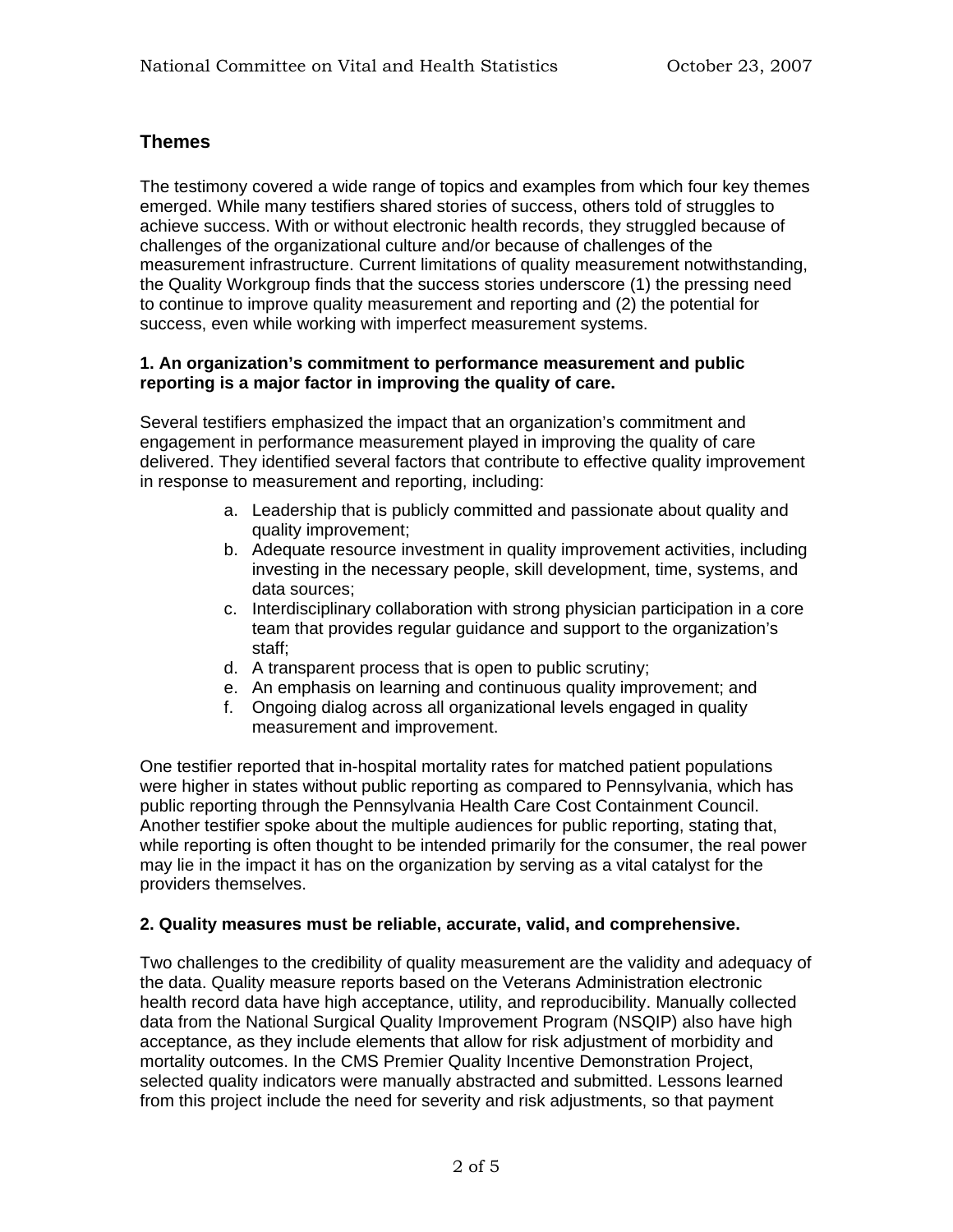rewards can be equitable. Administrative hospital discharge data coded in ICD-9-CM tend to be the mainstay of many reports, and have the benefit of being readily available and uniformly bounded by coding rules. However, as is true for all data sources, without the application of a severity adjustment methodology, quality measures based solely on ICD-9-CM codes have the potential risk of misrepresenting performance when population acuity is not uniform. Recent studies (Pine et al 2007; Tabak et al 2007) report encouraging and significant potential for improvement in risk stratification by adding two additional kinds of information. These are (1) a "present on admission" indicator for ICD-9 CM diagnosis codes for hospital inpatients and (2) clinical data, such as laboratory results and vital signs. The value of administrative data for quality measurement would be further enhanced by the adoption of ICD-10-CM and ICD-10- PCS, which afford more detailed and specific designations than does ICD-9-CM. NCVHS has recommended the replacement of ICD-9-CM (Letter to HHS Secretary Thompson November 5, 2003). Recently developed nursing measures, including hours of care per patient day, and prevention of harms such as falls and pressure ulcers, may further expand and enhance quality measures.

### **3. Quality measurement must not unduly burden administrative infrastructure.**

Testifiers spoke to the need to be efficient about getting to comprehensive measures of quality. The cost of manual abstraction of quality measurement is large and growing— described by one testifier as an "unfunded mandate" on providers of care. Over the last three years, Hackensack Hospital estimates expenditures for quality data collection have increased by 72 percent. Chart abstraction remains a mainstay of data collection, not only in a paper environment, but also in some electronic health record systems (e.g., VA) when required data elements are not systematically captured. Burden is compounded when similar information requests use varying formats, definitions, and/or population exclusions.

Expanding the list of measures without retiring older measures also adds to the burden. Frustration is increased when widespread high performance on a measure is achieved and sustained, but ongoing reporting is still required, calling into question the benefit relative to the cost for measures in this situation.

#### **4. Quality measurement and the data sources are continually evolving.**

In this time of vigorous attention to the quality of health care, the landscape is evolving at an accelerating pace. Two things are happening in parallel: First, understanding of the elements that contribute to quality is evolving. Second, tools for measuring quality are becoming more sophisticated. Where early quality initiatives focused primarily on reporting mortality rates, there is now a focus on a broader array of outcomes and process measures, and greater understanding of the role of many other factors that contribute to an outcome. Such factors include physician care delivery (e.g., timely and appropriate medications) and nursing care delivery (e.g., prevention of falls and pressure ulcers). Further, outcomes are assessed not just during the inpatient stay but after discharge, with a long-term goal of longitudinal, person-centric outcomes across many settings. The ability to measure performance is evolving, as well. Administrative ICD-9- CM and CPT codes currently are widely available, while full EHRs are available in only a minority of settings. Increasingly, however, electronic clinical data elements, such as lab and pharmacy values, are becoming available. The addition of these electronic clinical elements to administrative data has the potential to decrease the current burden of data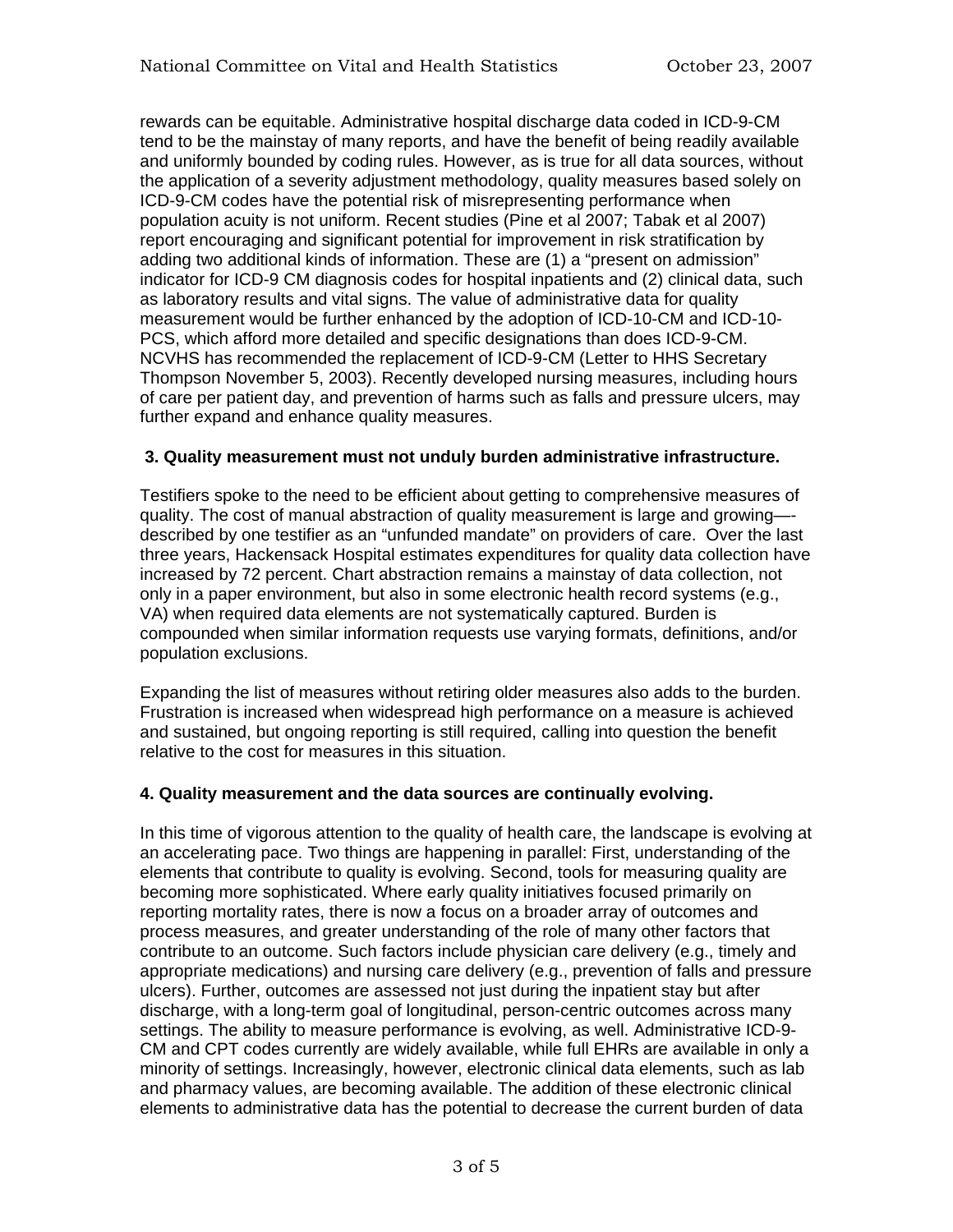collection and provide clinically relevant, risk-adjusted performance information for continued quality improvement.

Testifiers questioned whether administrative data would ever be fully supplanted by easy access to EHR data, suggesting that a combination of data sources may always be needed to provide a more complete picture of quality. Nevertheless, there is the expectation that with EHRs, a great deal of quality measurement and improvement can become a byproduct of care instead of a separate activity. Potential benefits of the EHR include simplification of data capture, storage, linkage and reporting, coupled with clinical decision support. However, unless standard data elements used in quality measures are incorporated into the design of EHR systems, quality reporting will continue to require significant additional effort, as was described in the hearing session on the VA EHR. Today, with EHR adoption still in its early stages, EHR systems often require extensive customization to enable collection of the information hospitals need for performance reporting and quality improvement. Better understanding of the functionality and use of EHRs and other care systems also can shape the definition of new quality measures. Parallel processes must now take place—improve what is now available, build toward what will be available in the future.

On the basis of testimony, the Quality Workgroup concluded that there is both progress and promise in using public reporting for quality improvement. The Workgroup also saw that a number of institution-specific burdens and infrastructure barriers at local and system-wide levels today prevent these practices from becoming the norm for the entire healthcare system.

# **Recommendations**

NCVHS recommends that the Department initiate and/or accelerate actions as outlined in the recommendations below.

#### Public Reporting

1. Promote public reporting of valid quality measures in a consistent format, to promote consumer understanding and otherwise enhance comparability and learning.

### Data quality

- 2. Support the standardization of the specifications of quality measures, and their widespread acceptance by a consensus of users (as the National Quality Forum has begun).
- 3. Accelerate US adoption of ICD-10-CM and ICD-10-PCS by publishing the required notice of proposed rule-making. (See the 9/26/07 NCVHS letter to the Secretary on the urgent need for revisions to HIPAA transaction standards.)
- 4. Support research for improving measurement accuracy and validity, including risk adjustment of quality measures. This might include adding to administrative data other types of data, such as clinical elements or staffing information.